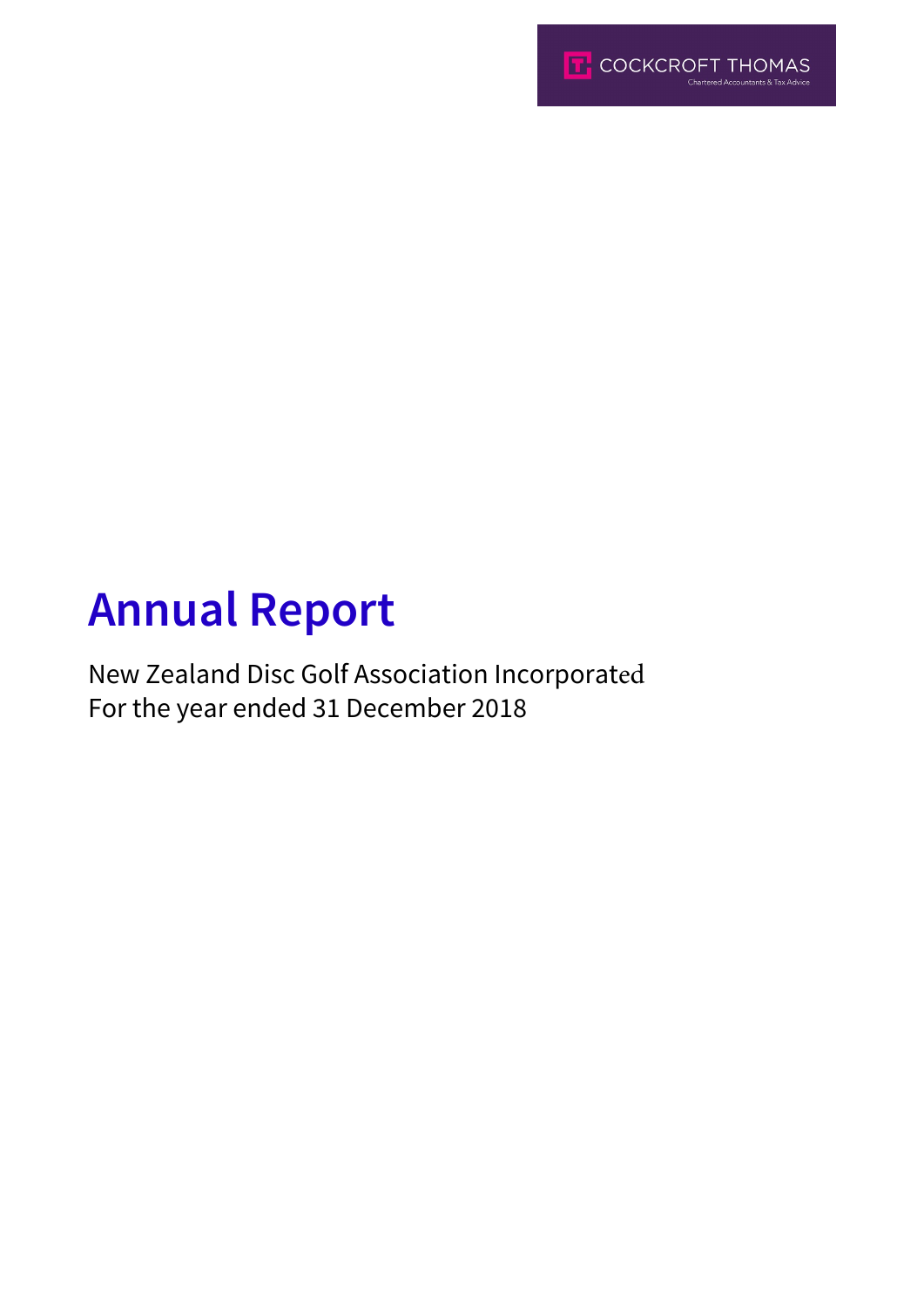

## **Contents**

- Compilation Report
- Statement of Profit or Loss
- Statement of Changes in Equity
- Balance Sheet
- Depreciation Schedule
- Notes to the Financial Statements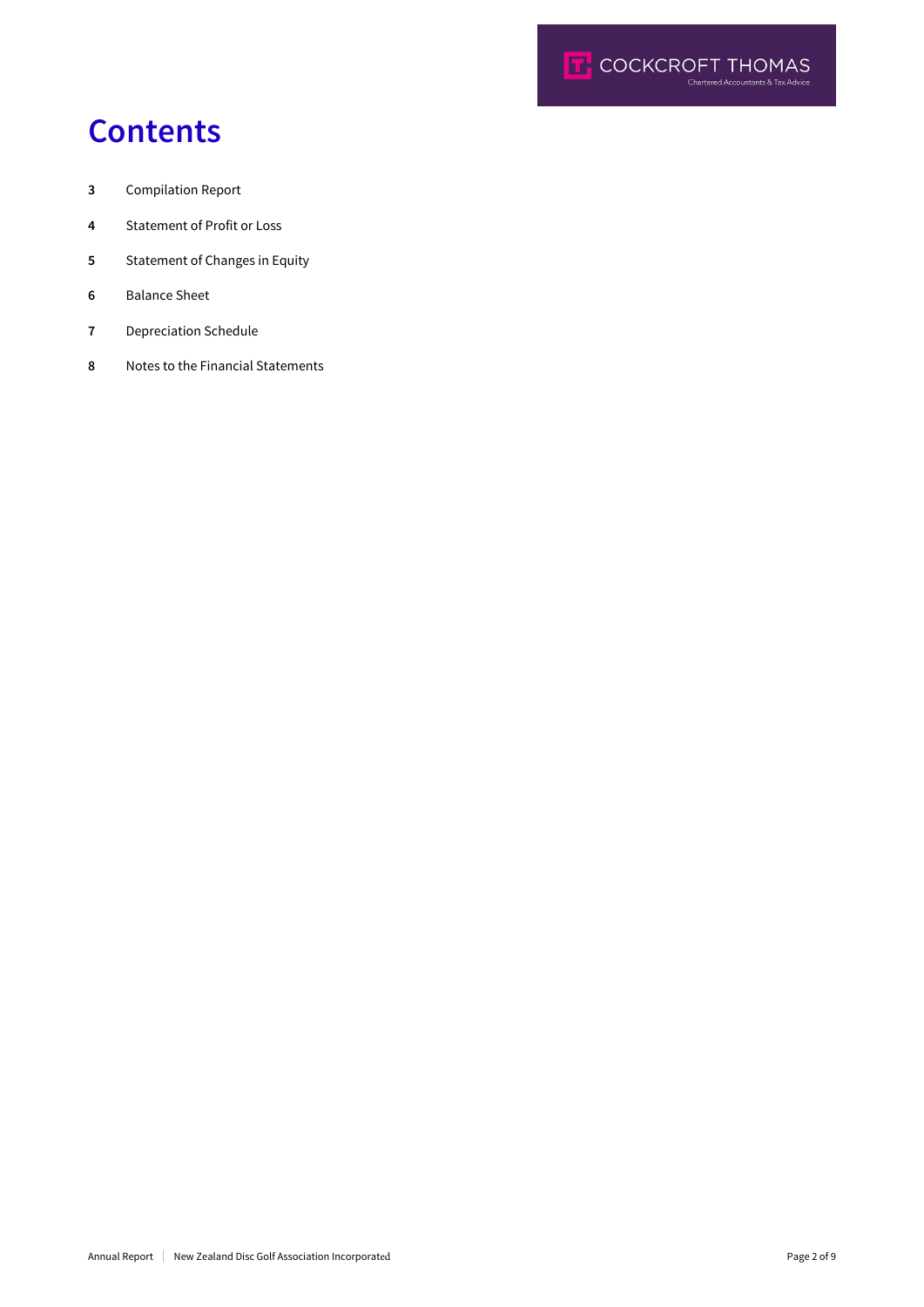## **Compilation Report**

### **New Zealand Disc Golf Association Incorporated For the year ended 31 December 2018**

Compilation Report to the Directors of New Zealand Disc Golf Association Incorporation

### **Scope**

On the basis of information provided and in accordance with Service Engagement Standard 2 Compilation of Financial Information, we have compiled the financial statements of New Zealand Disc Golf Association Incorporation for the year ended 31 December 2018.

These statements have been prepared in accordance with the accounting policies described in the Notes to these financial statements.

#### **Responsibilties**

The Directors are solely responsible for the information contained in the financial statements and have determined that the Special Purpose Reporting Framework used is appropriate to meet your needs and for the purpose that the financial statements were prepared.

The financial statements were prepared exclusively for your benefit. We do not accept responsibility to any other person for the contents of the financial statements.

#### **No Audit or Review Engagement Undertaken**

Our procedures use accounting expertise to undertake the compilation of the financial statements from information you provided. Our procedures do not include verification or validation procedures. No audit or review engagement has been performed and accordingly no assurance is expressed.

### **Independence**

We have no involvement with New Zealand Disc Golf Association Incorporation other than for the preparation of financial statements and management reports and offering advice based on the financial information provided.

### **Disclaimer**

We have compiled these financial statements based on information provided which has not been subject to an audit or review engagement. Accordingly, we do not accept any responsibility for the reliability, accuracy or completeness of the compiled financial information contained in the financial statements. Nor do we accept any liability of any kind whatsoever, including liability by reason of negligence, to any person for losses incurred as a result of placing reliance on these financial statements.

Cockcroft & Thomas Ltd Chartered Accountant Auckland 19 March 2019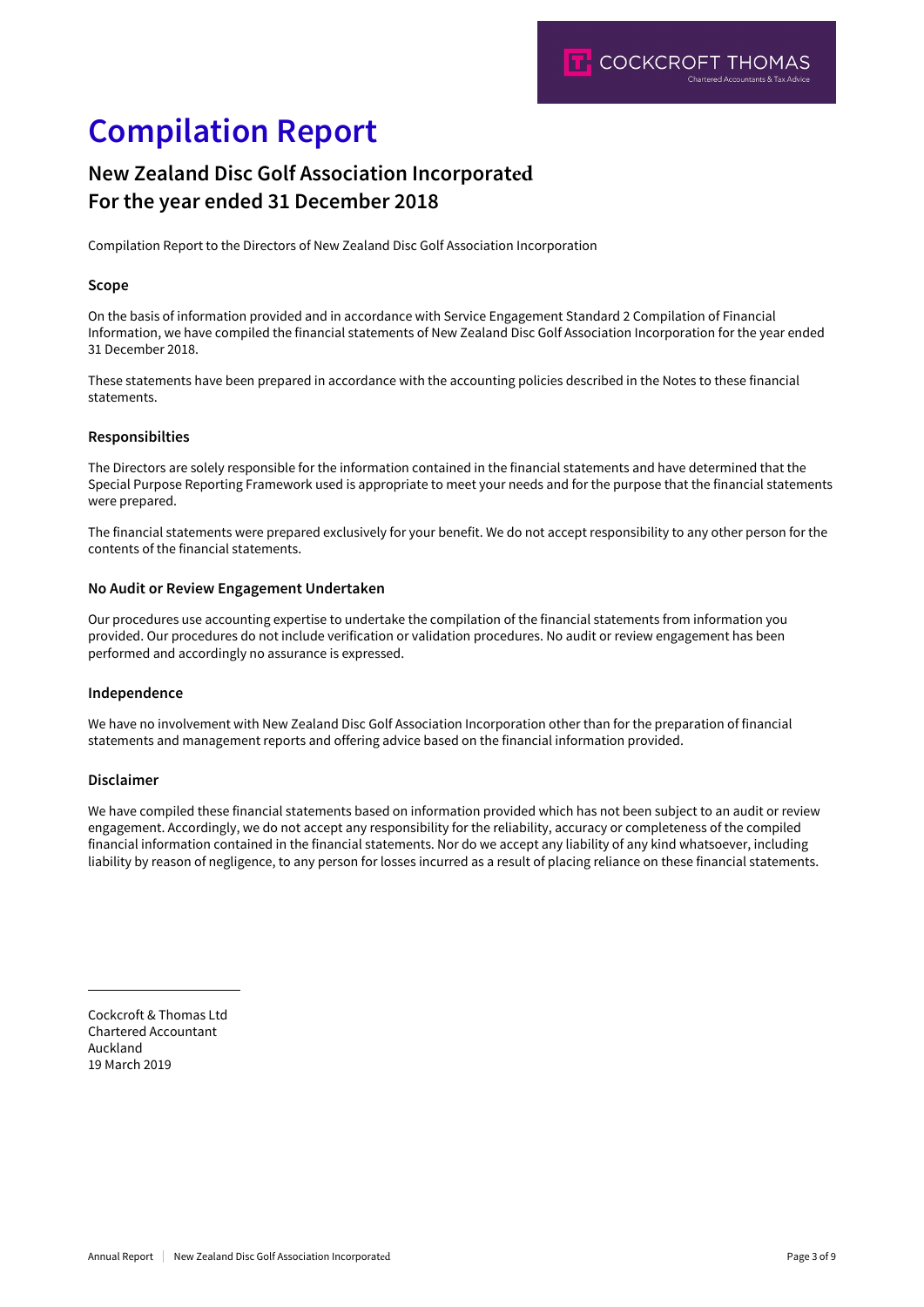## **Statement of Profit or Loss**

### **New Zealand Disc Golf Association Incorporated For the year ended 31 December 2018**

|                                      | <b>NOTES</b> | 2018           | 2017         |
|--------------------------------------|--------------|----------------|--------------|
| <b>Trading Income</b>                |              |                |              |
| <b>Bagtag Sales</b>                  |              | ÷,             | 237          |
| Event Income                         |              | 2,775          | 1,280        |
| Sponsorship                          |              | 1,000          | 6,800        |
| <b>Tournament Revenue</b>            |              | 10,480         | 4,662        |
| <b>Total Trading Income</b>          |              | 14,255         | 12,979       |
| <b>Cost of Sales</b>                 |              |                |              |
| Purchases                            |              |                |              |
| <b>Event and Tournament Expenses</b> |              | 4,936          | 10,689       |
| <b>Total Purchases</b>               |              | 4,936          | 10,689       |
| <b>Total Cost of Sales</b>           |              | 4,936          | 10,689       |
| <b>Gross Profit</b>                  |              | 9,319          | 2,290        |
| <b>Other Income</b>                  |              |                |              |
| <b>Insurance Claimed</b>             |              | ÷,             | 411          |
| <b>Total Other Income</b>            |              |                | 411          |
| <b>Expenses</b>                      |              |                |              |
| Advertising                          |              | 425            | 100          |
| Bank Fees & Charges                  |              | 10             | 25           |
| Depreciation                         |              | 193            | 208          |
| Insurance                            |              | 541            | 580          |
| Prior Years Adjustments              |              | 4,515          |              |
| Sponsorship Expense                  |              | 500            |              |
| Subscriptions & Licences             |              | 433            | 380          |
| Travelling Expenses - Overseas       |              | $\overline{a}$ | 6,121        |
| <b>Trophy Engraving</b>              |              | $\overline{a}$ | 557          |
| Website                              |              | 603            | $\mathbf{1}$ |
| <b>Total Expenses</b>                |              | 7,220          | 7,972        |
| Net Profit (Loss) Before Taxation    |              | 2,099          | (5,271)      |
| Net Profit (Loss) for the Year       |              | 2,099          | (5,271)      |

These financial statements have been prepared without conducting an audit or review engagement, and should be read in conjunction with the attached Compilation Report.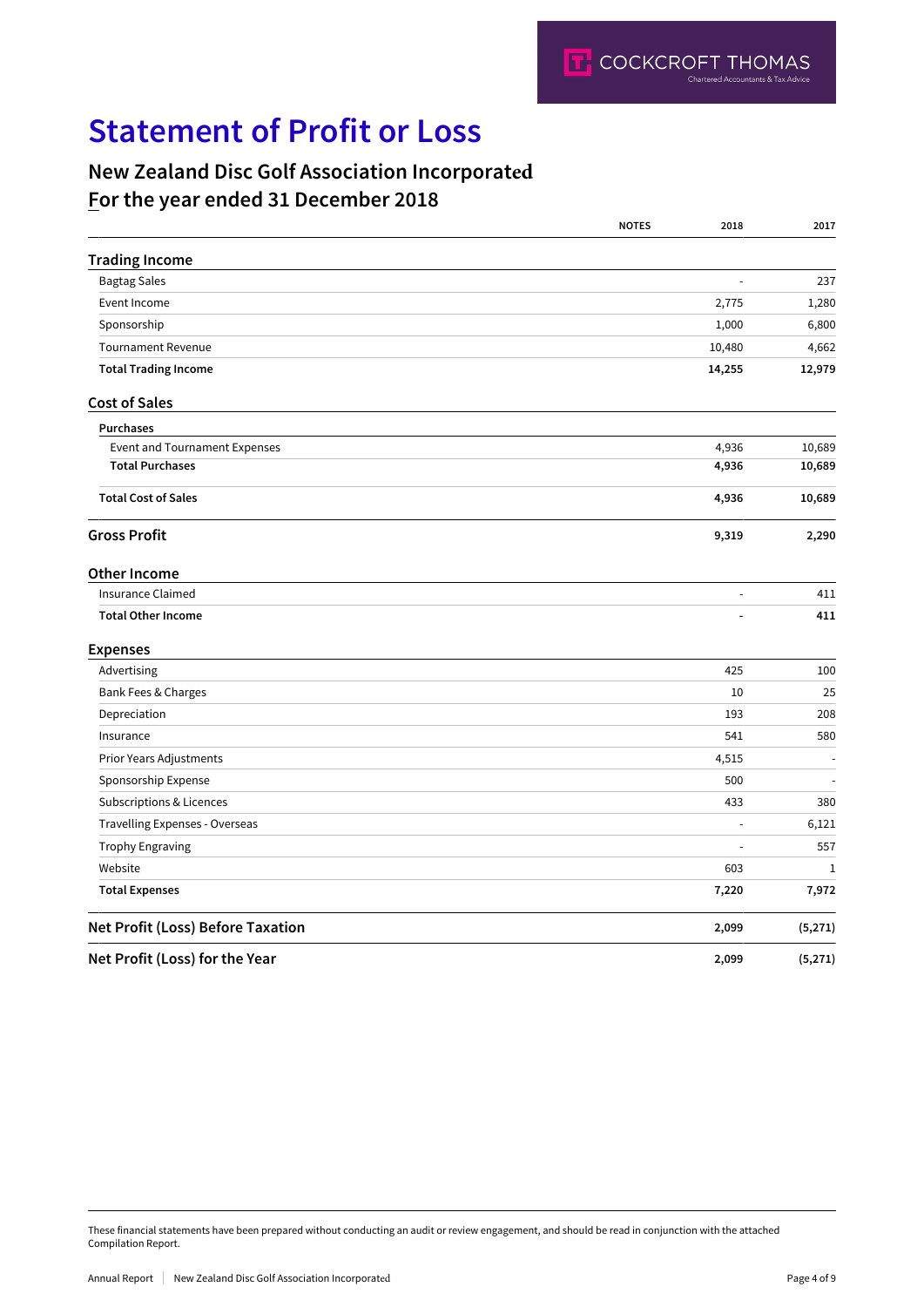## **Statement of Changes in Equity**

### **New Zealand Disc Golf Association Incorporated For the year ended 31 December 2018**

|                        | 2018   | 2017    |
|------------------------|--------|---------|
| <b>Equity</b>          |        |         |
| Opening Balance        | 20,455 | 25,727  |
| <b>Increases</b>       |        |         |
| Profit for the Period  | 2,099  | (5,271) |
| <b>Total Increases</b> | 2,099  | (5,271) |
| <b>Total Equity</b>    | 22,555 | 20,455  |

These financial statements have been prepared without conducting an audit or review engagement, and should be read in conjunction with the attached Compilation Report.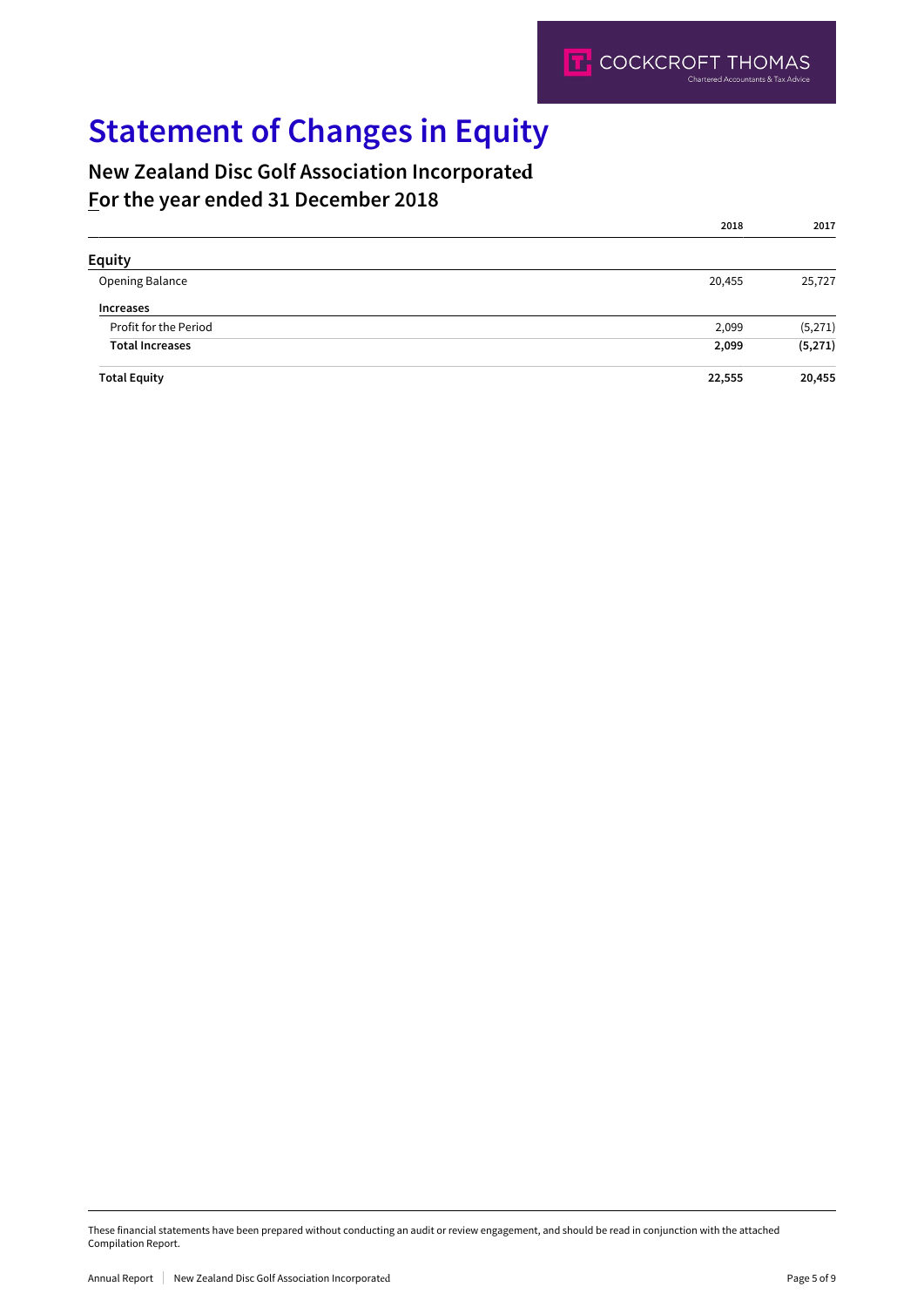## **Balance Sheet**

### **New Zealand Disc Golf Association Incorporated**

### **As at 31 December 2018**

|                                          | <b>NOTES</b> | 31 DEC 2018 | 31 DEC 2017 |
|------------------------------------------|--------------|-------------|-------------|
| <b>Assets</b>                            |              |             |             |
| <b>Current Assets</b>                    |              |             |             |
| <b>Cash and Bank</b>                     |              |             |             |
| <b>Business account</b>                  |              | 15,680      | 15,755      |
| <b>Total Cash and Bank</b>               |              | 15,680      | 15,755      |
| <b>Trade and Other Receivables</b>       |              |             |             |
| <b>Sundry Debtors</b>                    |              | 558         | 376         |
| <b>Trade Debtors</b>                     |              | 3,746       | 1,561       |
| <b>Total Trade and Other Receivables</b> |              | 4,304       | 1,937       |
| <b>Total Current Assets</b>              |              | 19,984      | 17,691      |
| <b>Non-Current Assets</b>                |              |             |             |
| Property, Plant and Equipment            |              | 2,571       | 2,764       |
| <b>Total Non-Current Assets</b>          |              | 2,571       | 2,764       |
| <b>Total Assets</b>                      |              | 22,555      | 20,455      |
| <b>Net Assets</b>                        |              | 22,555      | 20,455      |
| <b>Equity</b>                            |              |             |             |
| <b>Retained Earnings</b>                 |              | 22,558      | 20,459      |
| Other                                    |              | (3)         | (3)         |
| <b>Total Equity</b>                      |              | 22,555      | 20,455      |

These financial statements have been prepared without conducting an audit or review engagement, and should be read in conjunction with the attached Compilation Report.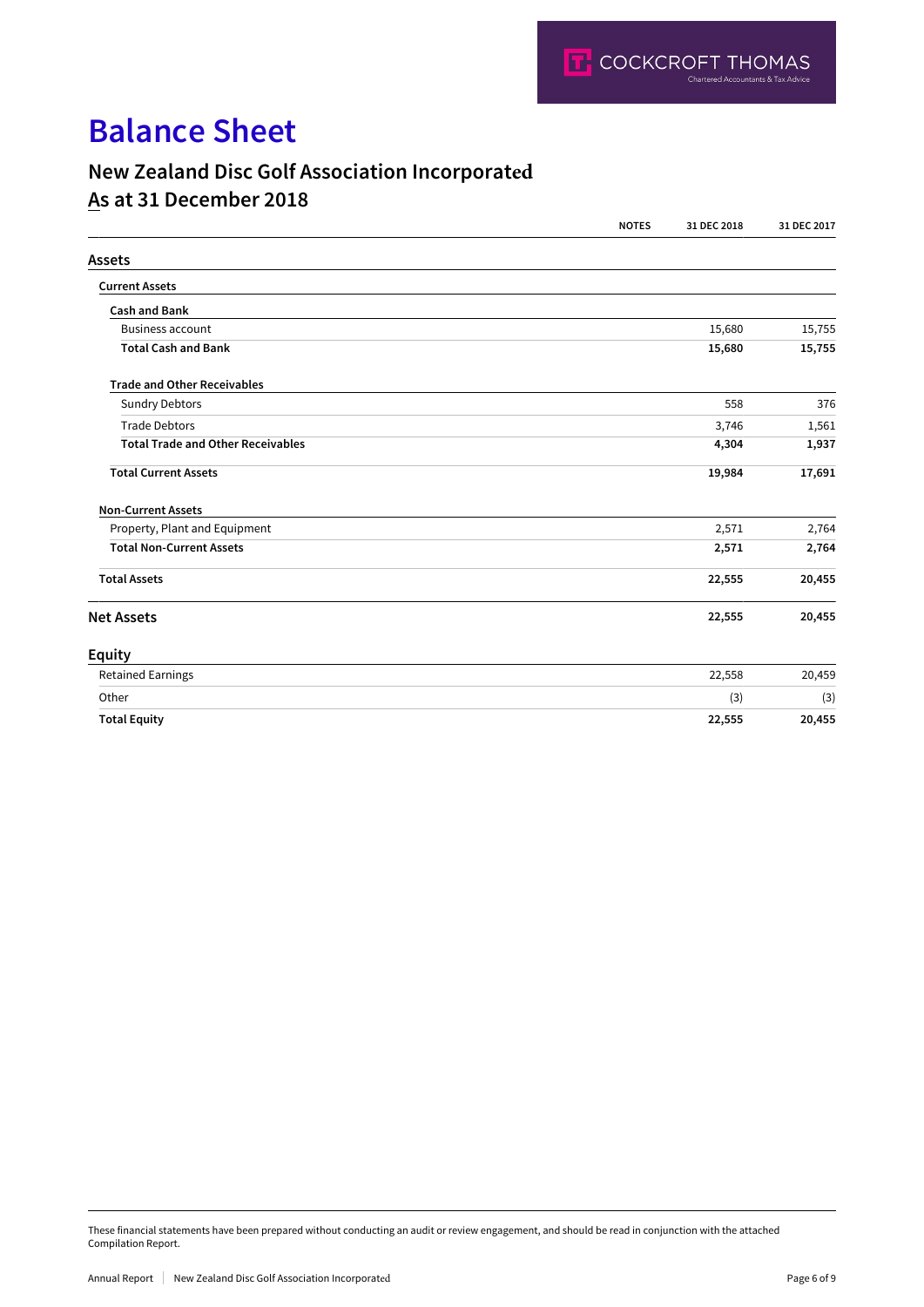## **Depreciation Schedule**

### **New Zealand Disc Golf Association Incorporated**

### **For the year ended 31 December 2018**

| <b>NAME</b>                  | COST  | <b>OPENING VALUE</b> | <b>PURCHASES</b>         | <b>DISPOSALS</b>         | <b>DEPRECIATION</b> | <b>CLOSING VALUE</b> |
|------------------------------|-------|----------------------|--------------------------|--------------------------|---------------------|----------------------|
| Equipment                    |       |                      |                          |                          |                     |                      |
| Baskets in Nelson x2         | 968   | 431                  | $\overline{\phantom{a}}$ | $\overline{\phantom{0}}$ | 30                  | 401                  |
| Baskets in Wanaka x3         | 1,553 | 886                  | $\overline{\phantom{a}}$ | $\overline{\phantom{0}}$ | 62                  | 824                  |
| DGA Baskets in Queenstown x4 | 1,800 | 1,448                | $\overline{\phantom{a}}$ | $\overline{\phantom{a}}$ | 101                 | 1,346                |
| <b>Total Equipment</b>       | 4,320 | 2,764                | $\overline{\phantom{a}}$ | ٠                        | 193                 | 2,571                |
| Total                        | 4,320 | 2,764                | $\overline{\phantom{a}}$ | $\blacksquare$           | 193                 | 2,571                |

These financial statements have been prepared without conducting an audit or review engagement, and should be read in conjunction with the attached Compilation Report.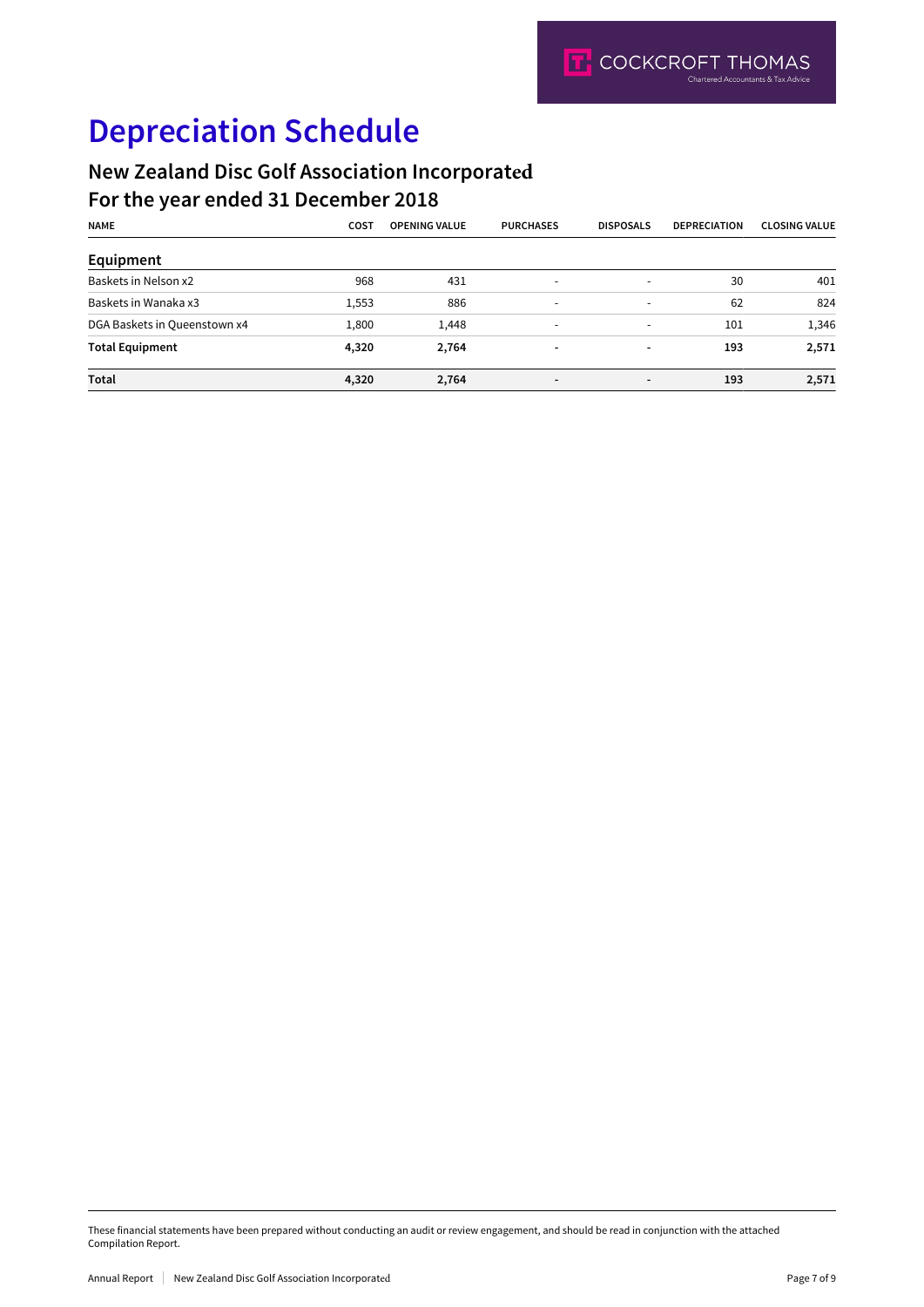## **Notes to the Financial Statements**

### **New Zealand Disc Golf Association Incorporated For the year ended 31 December 2018**

### **1. Statement of Accounting Policies**

 The financial statements presented here are for the entity New Zealand Flying Disc Association, a registered company under the Companies Act 1993.

New Zealand Flying Disc Association qualifies as an exempt company under the Financial Reporting Act 1993. These financial statements have been prepared in accordance with the Financial Reporting Act 1993 and the Financial Reporting Order 1994.

The accounting principles recognised as appropriate for the measurement and reporting of earnings and financial position on an historical cost basis have been used, with the exception of certain items for which specific accounting policies have been identified.

### **2. Changes in Accounting Policies**

There have been no changes in accounting policies. Polices have been applied on a consistent basis with those of the previous reporting period.

### **3. Income Tax**

The entity is exempt from resident withholding tax and income tax, as it has a charity status.

### **4. Goods and Services Tax**

The entity is not registered for GST. Therefore all amounts are stated inclusive of GST.

#### **5. Accounts Receivable**

Receivables are stated at their estimated realisable value. Bad debts are written off in the year in which they are identified.

#### **6. Audit**

These financial statements have not been audited.

|                                                      | 2018    | 2017     |
|------------------------------------------------------|---------|----------|
| 7. Property, Plant and Equipment                     |         |          |
| <b>Plant and Equipment</b>                           |         |          |
| Plant and machinery owned                            | 4,320   | 4,320    |
| Accumulated depreciation - plant and machinery owned | (1,749) | (1, 556) |
| <b>Total Plant and Equipment</b>                     | 2,571   | 2,764    |
| <b>Total Property, Plant and Equipment</b>           | 2,571   | 2,764    |
|                                                      | 2018    | 2017     |
| 8. Trade and Others Receivables                      |         |          |
| <b>Trade Debtors</b>                                 | 3,746   | 1,561    |
| <b>Sundry Debtors</b>                                | 558     | 376      |
| <b>Total Trade and Others Receivables</b>            | 4,304   | 1,937    |